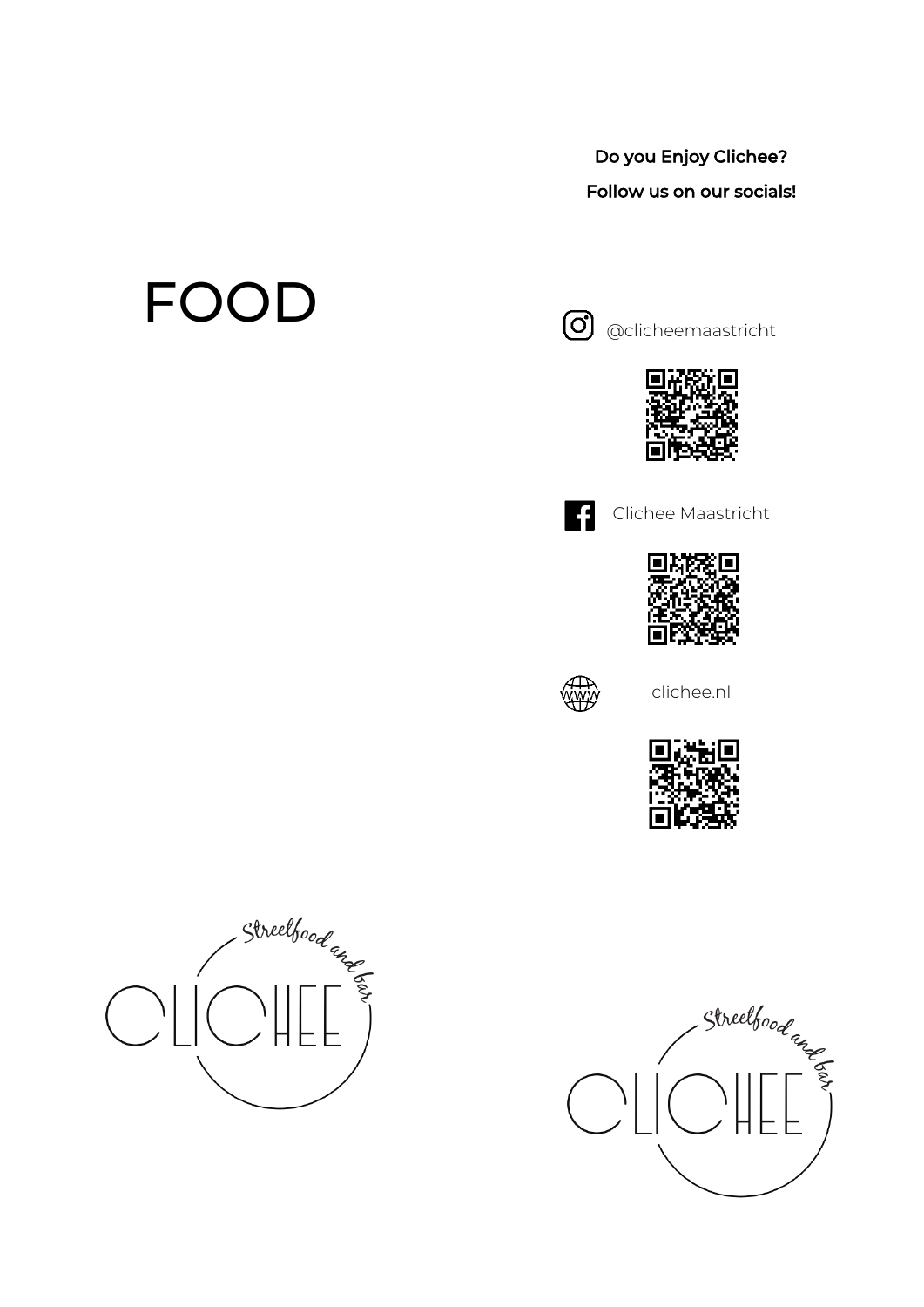# CLICHEE BREAKFAST

*Till 12:00*

# YOU HAD ME AT BRUNCH

*Till 15:00*

### The Classic Dutch (V)

Banana Bread, Scrambled Eggs, Yogurt, Granola, Toast, Cheese Bananenbrood, Roerei, Yoghurt, Granola, Toast, Kaas 13.50

### The FitBowl (VV)

Açaí bowl, Granola, Coconut, Fruit Açaí bowl, Granola, Kokos, Fruit 9.50

### The Bennie

Brioche, 2 poached Eggs, Ham, Hollandaise Sauce Brioche, 2 gepocheerde Eieren, Ham, Hollandaisesaus

### 12.50 (Avocado: +2.50)

### The Royale

Brioche, 2 poached Eggs, Smoked Salmon, Hollandaise Sauce

Brioche, 2 gepocheerde Eieren, Gerookte Zalm, Hollandaisesaus

### 14.50 (Avocado: +2.50)

### Monkey Bread (V)

Banana Bread with Banana and Blueberries Bananenbrood met Banaan en Blauwe bes 8.50

### The Florentine (V)

Brioche, 2 poached Eggs, Spinach, Hollandaise Sauce Brioche, 2 gepocheerde Eieren, Spinazie, Hollandaisesaus

### 11.50 (Avocado: +2.50)

The Hangover Cure

Bacon, Scrambled Eggs, Toast Bacon, Roerei, Toast

13.50

Yoghurt + Granola (V) Yogurt, Granola, Fruit Yoghurt, Granola, Fruit 8.50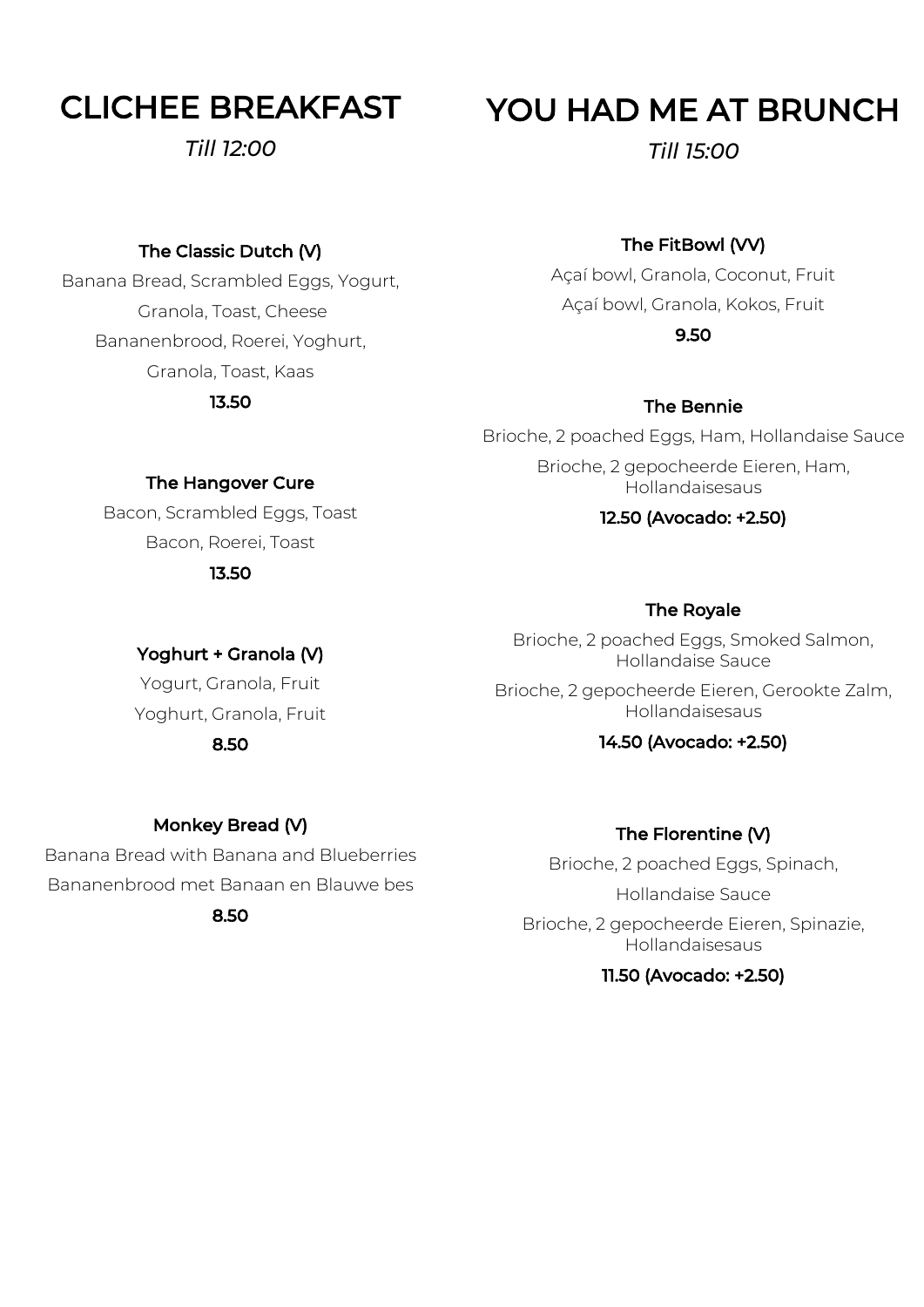### Smashed Avo (V, can be VV)

Toast, Avocado Spread, Feta, Tomato, Avocado Toast, Avocado Spread, Feta, Tomaat, Avocado 11.50

### Tomato Mozarella (V, can be VV)

Toast, Tomato Tartare, Mozarella, Avocado Toast, Tomaten Tartaar, Mozarella, Avocado 11.50

### BURGERTOWN

*Friday, Saturday and Sunday From 12:00-15:00*

#### Clichee Burger

Beefburger, Bacon, Cheddar, Sesame Bun, Sweet Potato Fries Runderburger, Bacon, Cheddar, Sesam Broodje, Zoete Aardappel Friet 15.50

## Avo Burger (V, can be VV)

Avocadoburger, Cheddar, Sesame Bun, Sweet Potato Fries Avocadoburger, Cheddar, Sesam Broodje, Zoete Aardappel Friet 15.50

### Turning Bitches (V)

Cinnamon French Toast Wentelteefjes met Kaneel 10.00

#### Clichee Hot-Dog

Jalapeño Cheese Dog, Chipotle Ketchup, Mustard, Pickles Jalapeño Kaas Worst , Chipotle Ketchup, Mosterd, Augurk

13.50

#### Fresh Pea-Mint Soup (VV)

Pea-Mint Soup Erwten-Munt Soep 7.50

Wanna Spice things Up? Ask about our Hall of Flame!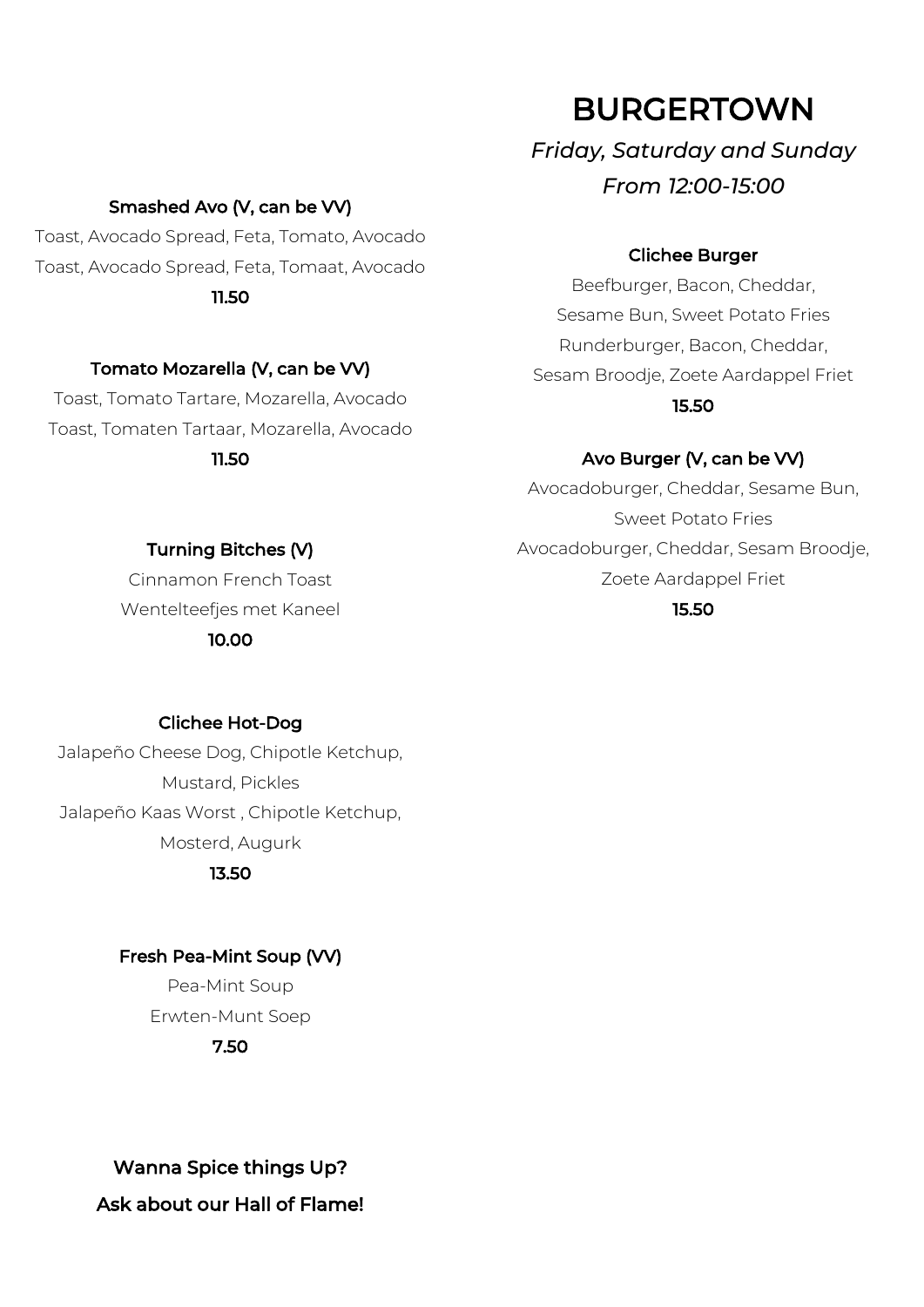# STREETFOOD MENU

*From 17:00*

Our philosophy is to let our guests experience new flavours from all over the world!

### IF YOU FEEL REALLY ADVENTUROUS

Take the Clichee Experience and we will pick our best dishes for you.

### The Clichee Experience

*(4 dishes per person)*

30.00

 ride!The only thing you need to do is to enjoy the

Ξ

### If you feel the need to be in control.

We suggest that you start with 3 dishes per person and go from there. Obviously you can order more dishes after this.

### Latin-American Borrel Board

Empanada's, Baked Chorizo, Nacho's, Tuna Tostada, Smoked Almonds

Empanada's, Gebakken Chorizo, Nacho's, Tonijn Tostada, Gerookte Amandelen

22.50

### Asian Borrel Board

Pork Gyoza, Edamame, Scampi's, Krupuk, Rendang Nacho's

Varkens Gyoza, Edamame, Scampies, Kroepoek, Rendang Nacho's

#### 22.50

### Vegan Borrel Board

Flatbread, Hummus, Beeterballs, Sweet Potato Fries, Edamame, Mixed Nuts

Platbrood, Houmous, Bieterballen, Zoete Aardappel Friet, Edamame, Notenmix

#### 22.50

*A Journey of a Thousand Miles Begins with a single Bite.*

# BORREL BOARD IT UP

*From 17:00*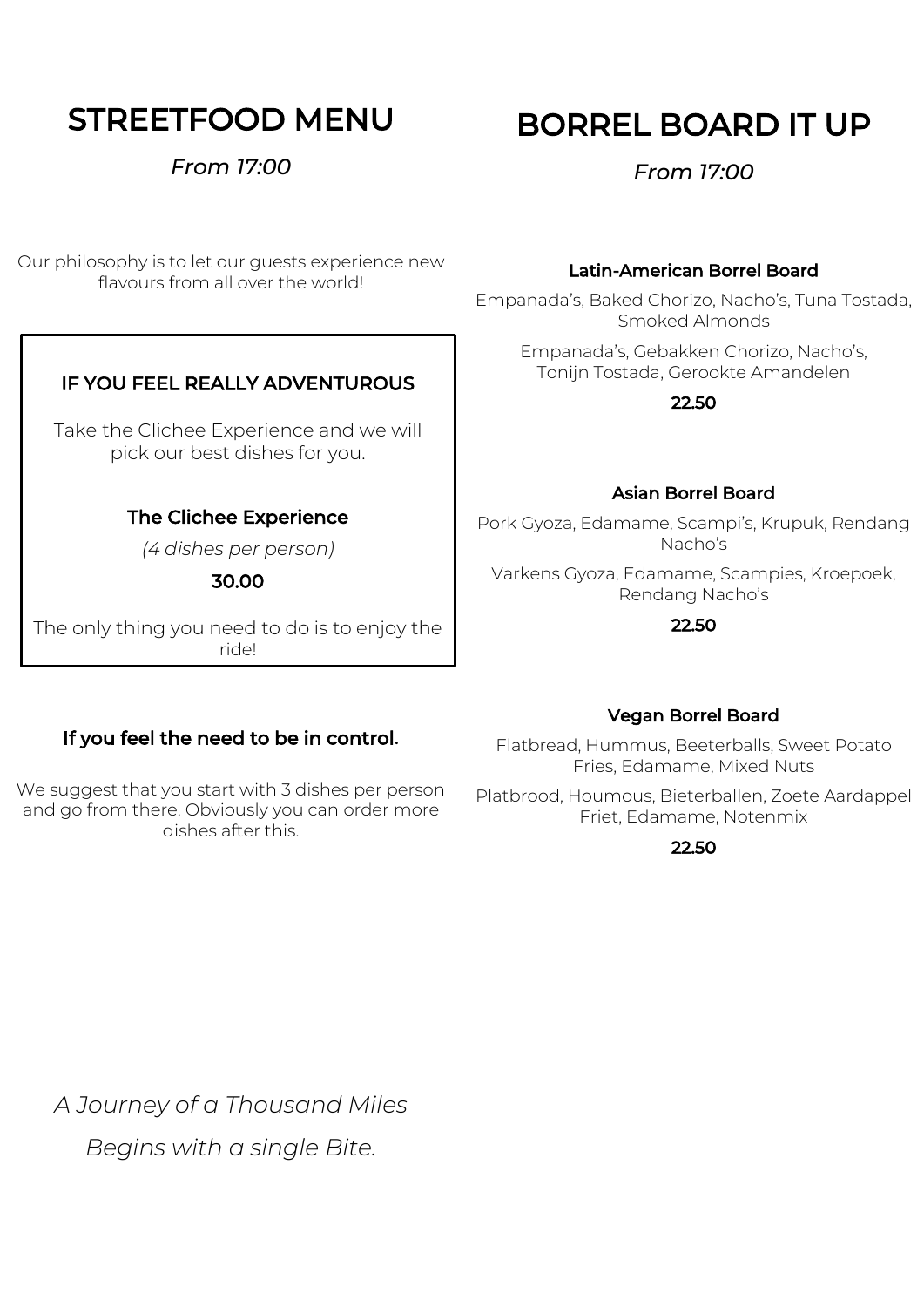### VEGA *From 17:00*

### *Bread and Hummus (V, can be VV)*

*Flatbread with 2 kinds of Hummus and Feta Platbrood met 2 soorten Houmous en Feta* 6.50

### *Cheese and Corn Empanadillas (V)*

*Small Mexican filled Parcels with Cheese and Corn Kleine Maxicaanse gevulde Pasteitjes met Kaas en Mais*

8.50

### *Steamed Edamame (VV)*

*Salted Edamame in the Pod Gezouten Edamame in de Peul*

### 7.50

*Bieterballs (VV) Beetroot Croquettes with Chipotle Ketchup Biet Bitterballen met Chipotle Ketchup* 7.50

#### *Vega Gyoza (VV)*

*Japanese Dumplings filled with Vegetables Japanse Pasteitjes gevuld met Groentes*

### 8.50

### *Falafel (VV)*

*Arabian Chickpea Balls with Pistachio Pesto Arabische Kikkererwt Balletjes met Pistache Pesto* 8.50

### *Tsukemono Salad (VV)*

*Japanese Style Sweet and Sour Cucumber Japanse Zoetzure Komkommer*

#### 6.50

*Malay Fried Cauliflower (VV)* 

*Deepfried Cauliflower with Sambal Gefrituurde Bloemkool met Sambal*

8.50

### *Sweet Potato Fries (V, can be VV)*

*With Kimchi Mayo Zoete Aardappel Friet met Kimchi Mayo* 6.50

*Spiced Rice (VV)* 

*Fraguent Basmati Rice Gearomatiseerde Basmati Rijst* 6.50

# FISH

### *From 17:00*

### *Takoyaki*

*Savory Japanese Cakes with Octopus Hartige Japanse Poffertjes met Octopus* 9.50

### *Tuna Tostada*

*Crispy Corn Tortilla with Tuna Tartare Knapperige Mais Tortilla met Tonijn Tartaar* 10.50

### *Spicy Scampi*

*Sriracha Marinated Scampi In Sriracha Gemarineerde Scampies*

#### 11.50